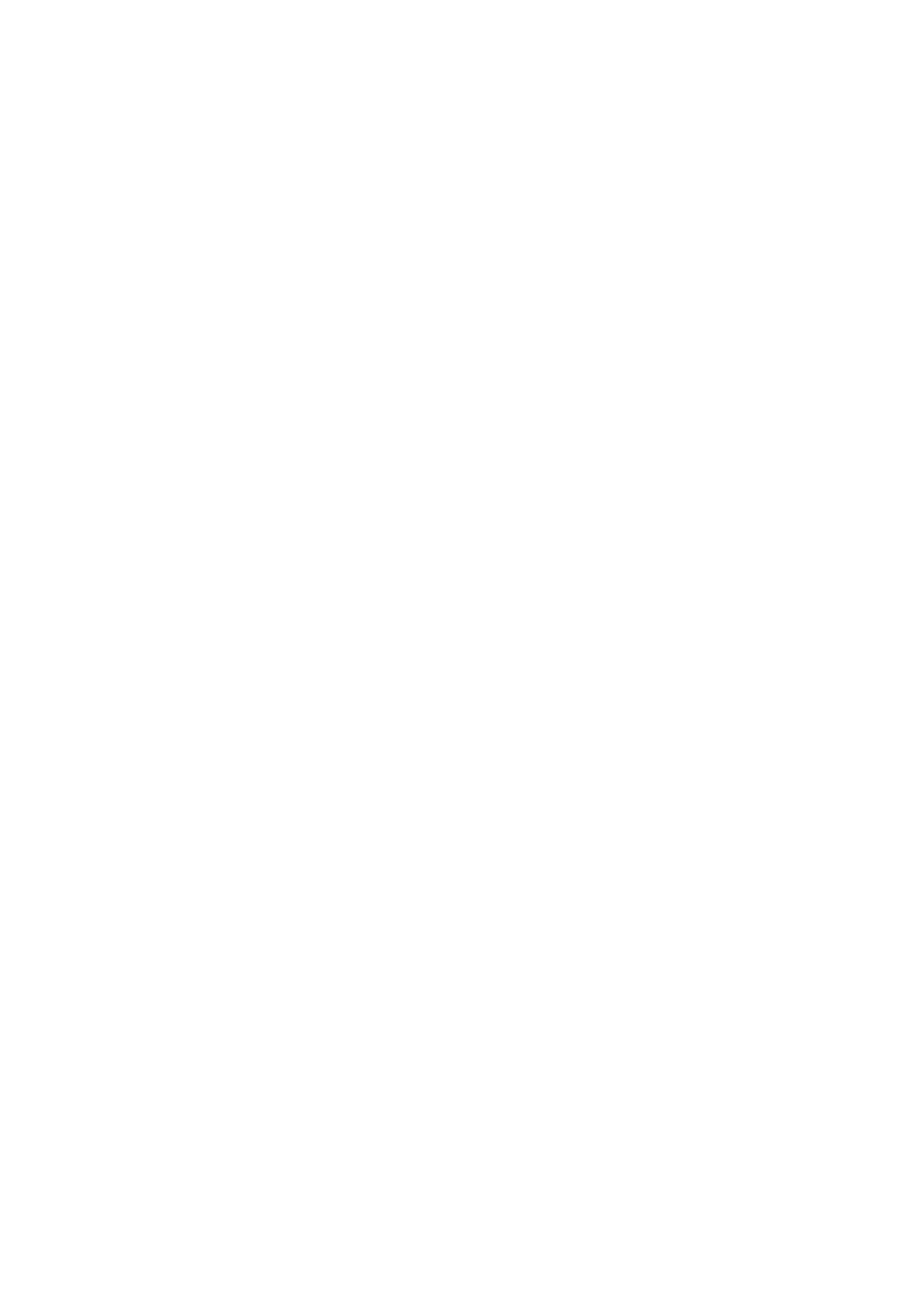Published by the United Nations Educational, Scientific and Cultural Organization 7, place de Fontenoy, 75352 Paris 07 SP, France

© UNESCO, 2009 Some rights reserved.

# $\overline{\text{cc}}$   $\overline{\text{O}}$   $\overline{\text{O}}$   $\overline{\text{O}}$

This work is licensed under the Creative Commons Attribution-Non-Commercial-Share Alike 3.0 Unported licence. To view a copy of this licence, visit http://creativecommons.org/licenses/by-nc-sa/3.0/ or send a letter to Creative Commons, 171 Second Street, Suite 300, San Francisco, California 94105, USA.

ISBN 978-92-3-104085-6

The ideas and opinions expressed in this publication are those of the authors and are not necessarily those of UNESCO and do not commit the Organization.

The designations employed and the presentation of material throughout this publication do not imply the expression of any opinion whatsoever on the part of UNESCO concerning the legal status of any country, territory, city or area or of its authorities or concerning the delimitation of its frontiers or boundaries.

Typeset by UNESCO Publishing Printed by Nouvelle Imprimerie Laballery, Clamecy, 902108

*Printed in France*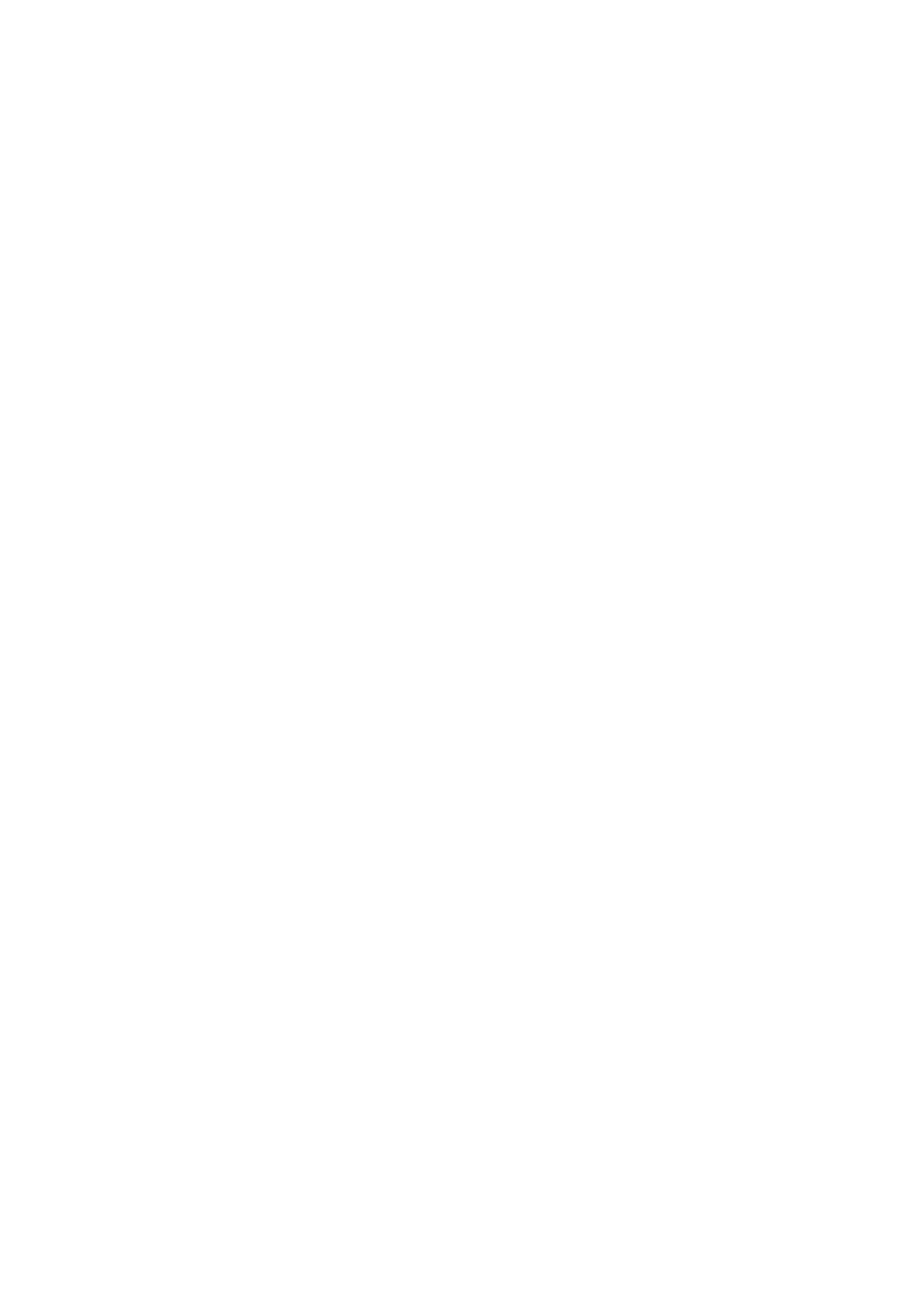# Chapter 1 **OPEN EDUCATIONAL RESOURCES: AN INTRODUCTORY NOTE**

**Sally Johnstone** 

The forum opened with a general reflection on Open Educational Resources. During this first session, the group had an opportunity to discuss the concept, the terminology and the types of projects that have been developed. This overview was intended as background for the presentation and discussion of the specific initiatives and issues that followed.

OER [Open Educational Resources] champions sharing of knowledge worldwide to increase human intellectual capacity. … UNESCO can encourage the development of OER in education, culture, and religion to enhance mutual understanding for international peace (UNESCO, 2004).

While it is clear that higher education systems and institutions worldwide face unprecedented challenges in meeting the increasing demand for initial and continuing education, it is also clear that there are developments that will increase access, make learning opportunities more flexible and help contain rapidly increasing costs.

As information and communication technologies (ICT) have become more available, those involved in teaching and learning have found that a vast number of resources are available from many sources. However, these resources can be hard to find without a significant amount of searching. Once found, it is hard to know whether they are of high quality. Searching the World Wide Web on a specific topic normally generates too many references – somewhere in the links may be the information sought, but few people have the time to search through them all.

Many university faculty members are using the web in their courses, which means that the amount of course content available in electronic format is growing. Yet, until recently much of this material was locked up behind passwords within proprietary systems. The Open Educational Resources movement aims to break down such barriers and to encourage and enable the sharing of content freely. One can compare the concept of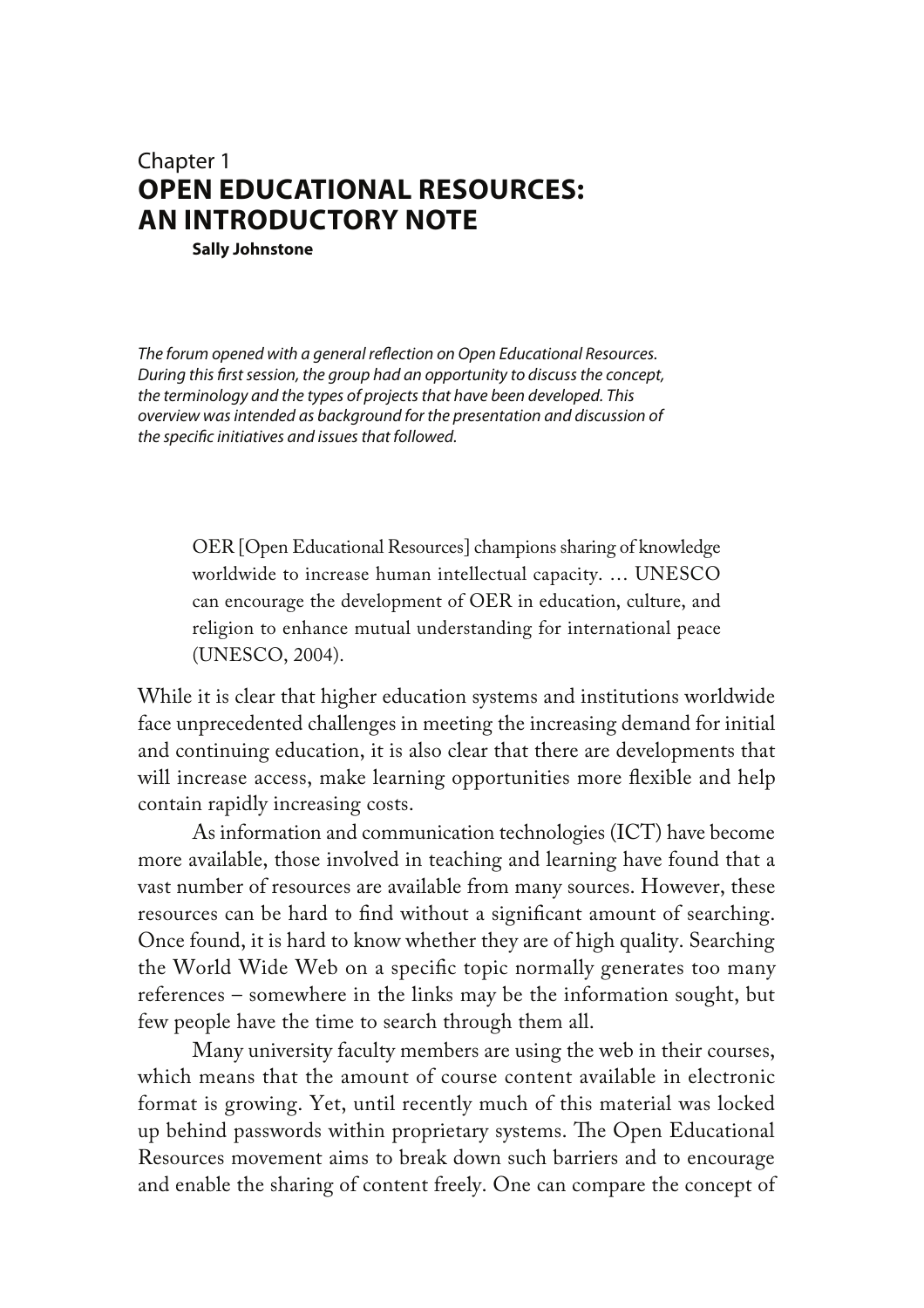Open Educational Resources with that of Free and Open Source Software (FOSS). Just as FOSS allows users to modify software as needed, OER allows users to adapt content to suit their own needs. Indeed, academic researchers have long shared their work in scholarly journals, realizing that knowledge in their fields of study will grow more rapidly if scholars are not obliged to duplicate each other's research. OER applies that concept to teaching materials and tools. Through the use of OER, academics worldwide can build on the pedagogy, knowledge and tools created by their colleagues to enhance student learning.

#### **1. OER AND OPEN CONTENT: DEFINITIONS**

The term 'Open Educational Resources' was coined in July 2002 at the UNESCO-hosted Forum on the Impact of Open Courseware for Higher Education in Developing Countries. Participants at that forum defined Open Educational Resources as:

The open provision of educational resources, enabled by information and communication technologies, for consultation, use and adaptation by a community of users for non-commercial purposes (UNESCO, 2002).

OER is a very broad concept. A wide variety of initiatives and online materials can be classified as educational resources: from courses and course components to museum collections, open access journals and reference works. And, over time, the term has come to cover not only content, but also learning and content management software, content development tools, and standards and licensing tools for publishing digital resources. These tools allow users to adapt resources in accordance with their cultural, linguistic, curricular and pedagogical requirements.

This forum will focus on the open provision and use of course elements and materials only  $-$  in other words, open content for courses. This still offers scope to explore a wide variety of projects, from initiatives that seek to develop and provide complete learning programmes, to institutions that publish the materials they use in their own teaching (e.g. syllabi, lecture notes, reading lists, assessments), to sites that gather course elements from many different institutions. Other initiatives support the provision and use of open content through, for example, developing software tools or building communities of use. Open content may be a valuable resource, support and catalyst for teachers and learners, but it is not meant to replace institutionally supported open and distance learning. The use of open content does not imply a credential for the user.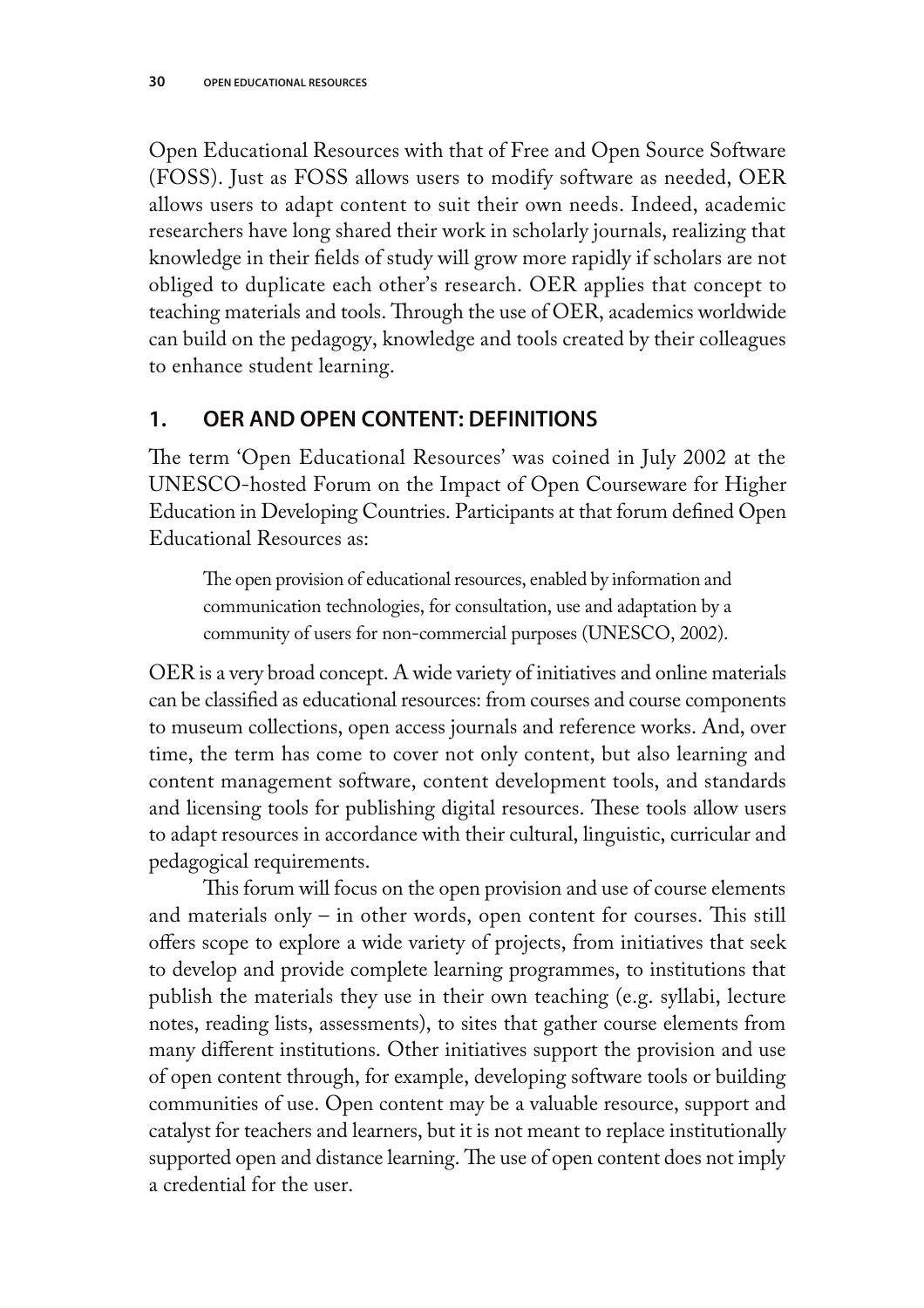## **2. UNESCO MEETINGS: EXPLORING THE POTENTIAL**

The 2002 Forum on the Impact of Open Courseware for Higher Education in Developing Countries included representatives of universities from eleven countries, as well as from international and non-governmental organizations  $(NGOs)$ . The goal of the forum was to examine the possibilities of, and the issues associated with, 'open courseware' (a term that was replaced during the forum with 'Open Educational Resources'). The delegates concluded that the worldwide success of Open Educational Resources would depend upon a community that could – within minimal technical constraints – access, adapt, translate, use, produce and offer the material. This meeting was supported by the William and Flora Hewlett Foundation, which has made OER a major part of its education programme and has supported a wide range of projects.<sup>2</sup>

At the 2004 UNESCO Second Global Forum on International Quality Assurance, Accreditation and the Recognition of Qualifications in Higher Education, a full session was devoted to Open Educational Resources. Following the presentations, a working group elaborated the list of OER to include:

- learning resources: courseware, content modules, learning objects, learner support and assessment tools, online learning communities;
- resources to support teachers: tools for teachers, and support materials to enable them to create, adapt and use OER, as well as training materials for teachers, and other teaching tools;
- resources to assure the quality of education and educational practices.

The participants in the meeting pointed to a role for UNESCO, as expressed in the quotation at the beginning of this chapter. In addition, they underlined the fact that, although OER have the potential to increase the quality of information and teaching, they also have the potential to contribute to a homogenization of education. OER that is created in only a few countries and disseminated to all the others could constitute a threat to cultural diversity.

## **3. OER INITIATIVES: SOME DEVELOPMENTS**

The OER movement gained considerable visibility in 2001, when Charles Vest, then president of the Massachusetts Institute of Technology (MIT), announced MIT's intention to put all of its course materials online for anyone to use. This decision resulted in the OpenCourseWare (OCW) project, $3$ 

<sup>2</sup> http://www.hewlett.org/Programs/Education/OER/

<sup>3</sup> http://web.mit.edu/ocw/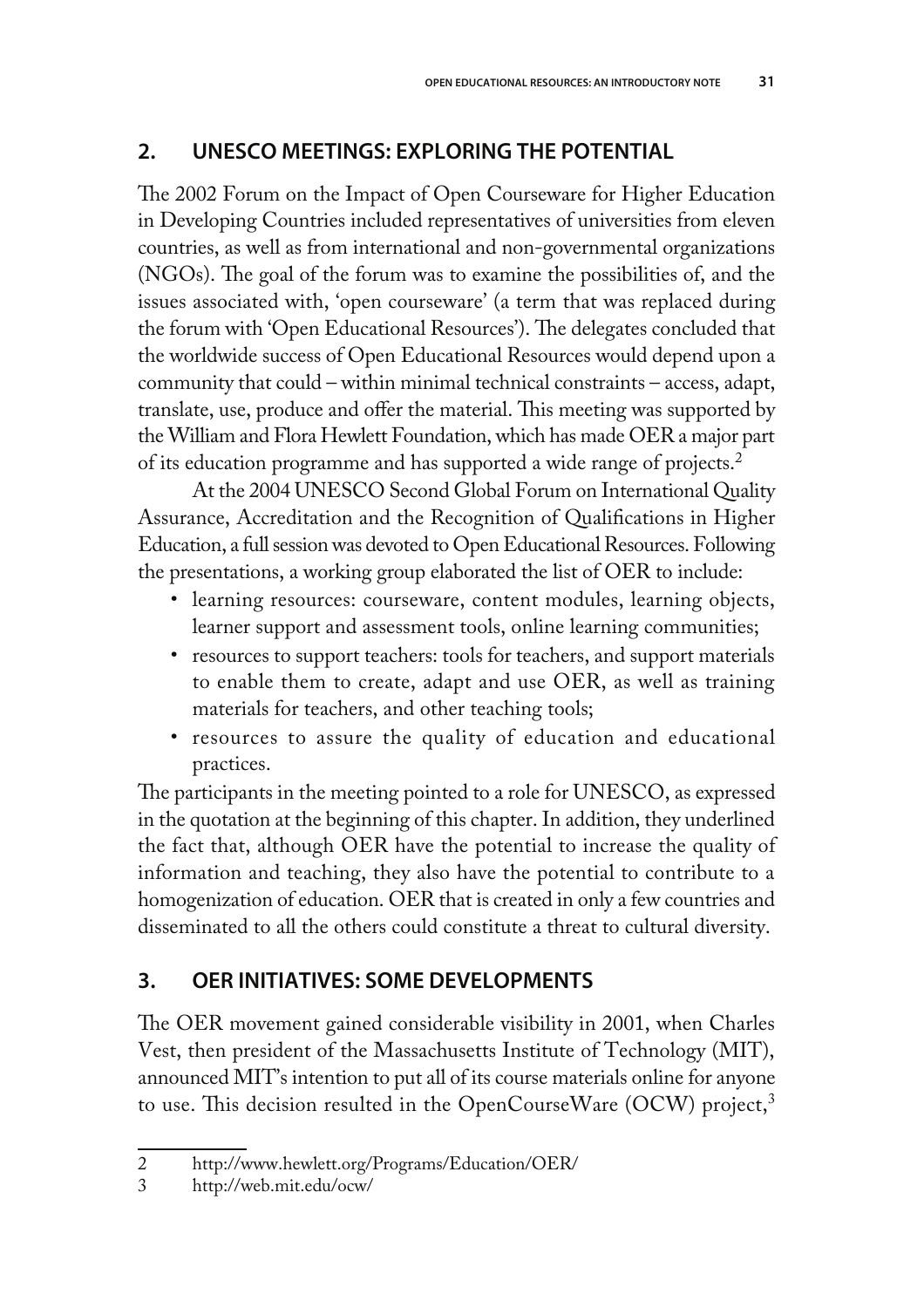which by October 2005 included over a thousand courses. In addition, open content consortia are being formed in response to MIT OCW, either to widen access to MIT's materials (e.g. China Open Resources for Education<sup>4</sup>), or to develop their own open content projects (e.g. Japan's OCW Alliance<sup>5</sup>).

Several American universities have since followed MIT's example (Johnstone, 2005) but have chosen to focus on specific subject areas to make available as open content (e.g. agricultural engineering, public health, dentistry, instructional technology). While much of the development of open content is coming from universities, there are also initiatives at other levels.

Although MIT's OpenCourseWare is one of the better known and more widely copied models, other important OER projects have taken different approaches, with very different results. The Connexions project<sup>6</sup> of Rice University in Texas has two components. The Content Commons component offers collaboratively developed material that can be modified for any purpose. The second component comprises FOSS tools to help students, instructors and authors manage the information available in the Content Commons. Faculty from all over the world are contributing to and using the materials in the Content Commons, especially in the areas of engineering and music education.

Another approach is exemplified by Carnegie Mellon University's Open Learning Initiative<sup>7</sup> (OLI). Developed by cognitive scientists, experts in human–computer interaction and Carnegie Mellon faculty, it aims to offer 'a new paradigm for online education' (Carnegie Mellon, 2005). OLI's complete courses have innovative features such as cognitive tutors, virtual laboratories, group experiments and simulations. These tools allow academics at other universities to develop their own content in this pedagogically rich environment.

The Creative Commons project<sup>8</sup> seeks to facilitate the development and use of OER by addressing copyright issues. The non-profit organization, developed by lawyers, offers flexible licenses for creative work, with the aim of giving web-content producers other options than the usual 'open to all' or 'open to no one'. Creative Commons hopes to build a layer of reasonable, flexible copyright licenses in the face of increasingly restrictive default rules.

<sup>4</sup> http://www.core.org.cn/en/

<sup>5</sup> http://www.jocw.jp/sub2.htm

<sup>6</sup> http://cnx.rice.edu/

<sup>7</sup> http://www.cmu.edu/oli

<sup>8</sup> http://www.creativecommons.org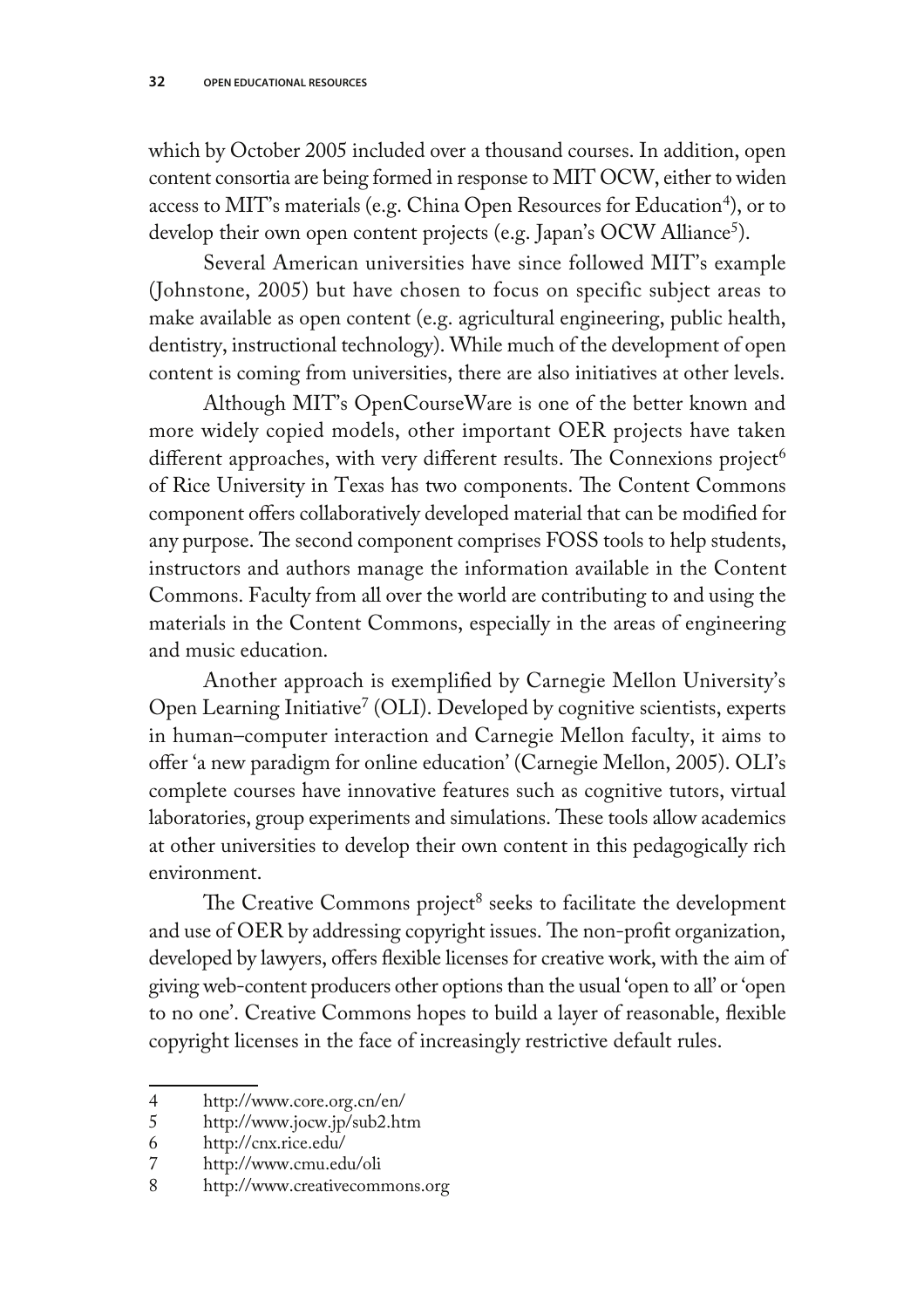Among the more notable of the many other current OER projects are:

- Wikipedia:<sup>9</sup> an online, community-developed and maintained encyclopedia that by October 2005 contained over 2 million entries, in over 100 languages;
- EduTools:<sup>10</sup> supported by the Hewlett Foundation, EduTools provides course management software product reviews and a decision support tool, in addition to course reviews;
- the African Digital Library;<sup>11</sup>
- $\cdot$  the Knowledge Commons;<sup>12</sup>
- $\cdot$  the Open Content Alliance:<sup>13</sup> a collaborative effort of a group of cultural, technology, non-profit and governmental organizations from around the world to build a permanent archive of multilingual digitized text and multimedia content.

The OER world is already a rich one, but there is much more to be done.

## **4. THE OER MOVEMENT: LOOKING FORWARD**

Marshall Smith, director of the Education Program of the William and Flora Hewlett Foundation, offers the following vision for the OER movement:

There is a lot of educational material available on the web, but it is rarely organized in a way that can actually help increase the quality of instruction. Open courseware projects allow a professor anywhere in the world to see exactly how his or her colleagues present a specific body of knowledge to students. This growing set of resources has the potential to increase the quality of teaching worldwide (personal communication, October 2005).

Support for the OER movement is a major component of the Hewlett Foundation's education programme. Indeed, the Foundation has provided support for many of the projects mentioned here. However, sustaining the OER movement will be a complex undertaking, and not all of the issues and variables can be identified in advance.

<sup>9</sup> http://www.wikipedia.org

<sup>10</sup> http://www.edutools.info

<sup>11</sup> http://www.africaeducation.org/adl

<sup>12</sup> http://www.edclicks.com/

<sup>13</sup> http://www.opencontentalliance.org/